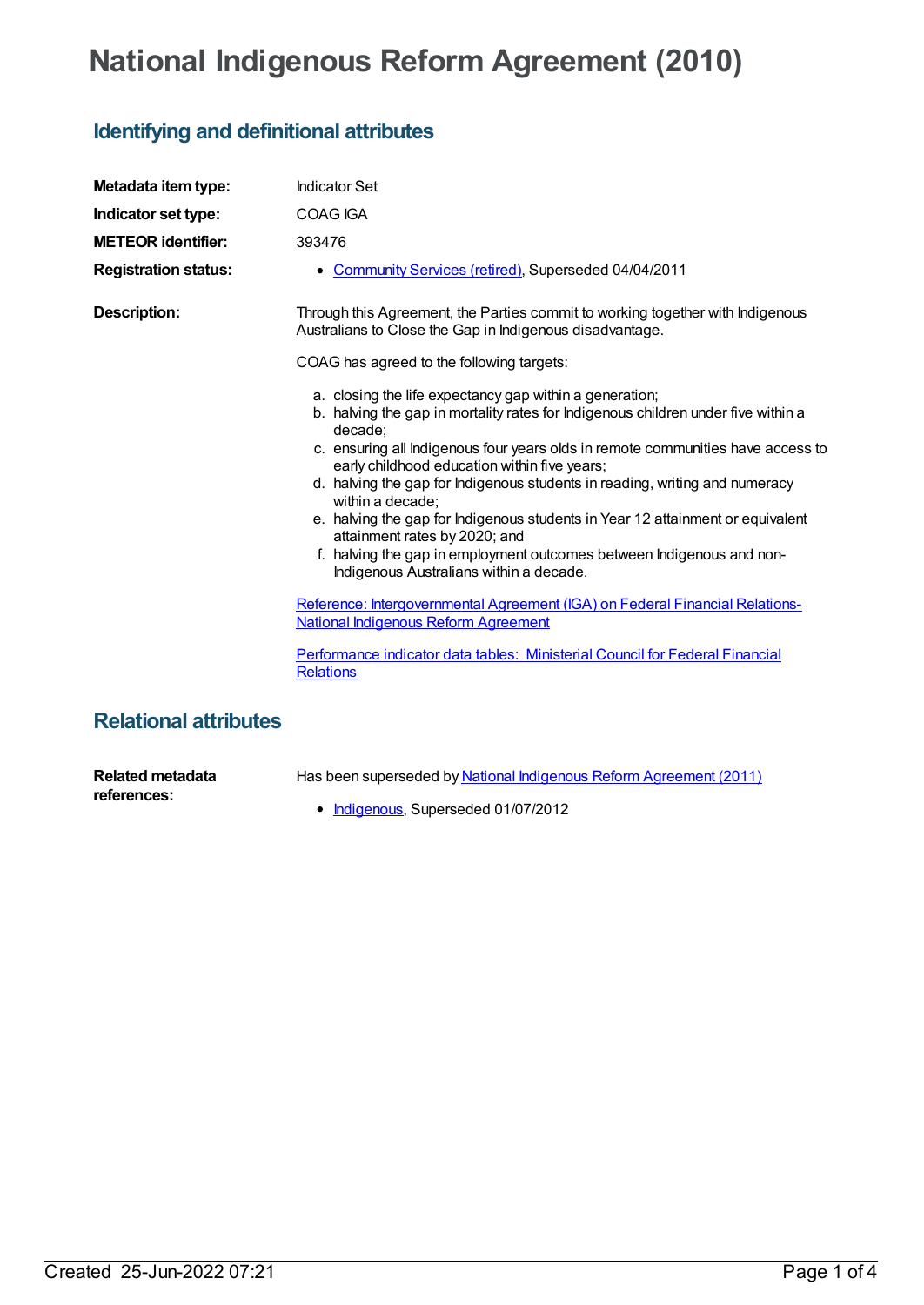| Outcome areas linked to<br>this Indicator set: | Indigenous Australians achieve health outcomes comparable to the broader<br>populationIndigenous, Standard 21/07/2010                                                                                    |
|------------------------------------------------|----------------------------------------------------------------------------------------------------------------------------------------------------------------------------------------------------------|
|                                                | Indigenous children are born and remain healthylndigenous, Standard 21/07/2010                                                                                                                           |
|                                                | Indigenous children have the same health outcomes as other Australian<br>childrenIndigenous, Standard 21/07/2010                                                                                         |
|                                                | Indigenous people have ready access to suitable and culturally inclusive primary health<br>and preventative servicesCommunity Services (retired), Standard 21/07/2010<br>Indigenous, Standard 11/09/2012 |
|                                                | Indigenous people of working age participate effectively in all sectors and at all levels of<br>the labour marketIndigenous, Standard 21/07/2010                                                         |
|                                                | Indigenous people remain healthy and free of preventable diseaseIndigenous, Standard<br>21/07/2010                                                                                                       |
|                                                | Indigenous students meet basic literacy and numeracy standards and overall levels of<br>literacy and numeracy are improving Indigenous, Standard 21/07/2010                                              |
|                                                | Schooling promotes social inclusion and reduces the educational disadvantage of<br>children, especially Indigenous childrenIndigenous, Superseded 01/07/2016                                             |
|                                                | The Indigenous workforce age population has the depth and breadth of skills and<br>capabilities required for the 21st century labour marketIndigenous, Standard 21/07/2010                               |
| Indicators linked to this<br>Indicator set:    | National Indigenous Reform Agreement: P01-Estimated life expectancy at birth, 2010<br>Community Services (retired), Superseded 04/04/2011                                                                |
|                                                | National Indigenous Reform Agreement: P02-Mortality rate (and excess deaths) by<br>leading causes, 2010<br>Community Services (retired), Superseded 04/04/2011                                           |
|                                                |                                                                                                                                                                                                          |
|                                                | National Indigenous Reform Agreement: P03-Hospitalisation rates by principal<br>diagnosis, 2010                                                                                                          |
|                                                | Community Services (retired), Superseded 04/04/2011                                                                                                                                                      |
|                                                | National Indigenous Reform Agreement: P04-Rates of current daily smokers, 2010<br>Community Services (retired), Superseded 04/04/2011                                                                    |
|                                                | National Indigenous Reform Agreement: P05-Average daily alcohol consumption and<br>associated risk levels; rates of alcohol consumption at long-term risky to high risk levels,<br>2010                  |
|                                                | Community Services (retired), Superseded 04/04/2011                                                                                                                                                      |
|                                                | National Indigenous Reform Agreement: P06-Levels of obesity - Body Mass Index, 2010<br>Community Services (retired), Superseded 04/04/2011                                                               |
|                                                | National Indigenous Reform Agreement: P07-Levels of physical activity, 2010                                                                                                                              |
|                                                | Community Services (retired), Superseded 04/04/2011                                                                                                                                                      |
|                                                | National Indigenous Reform Agreement: P08-Access to health care compared to need,<br>2010                                                                                                                |
|                                                | Community Services (retired), Superseded 04/04/2011                                                                                                                                                      |
|                                                | National Indigenous Reform Agreement: P09a-Child under 5 mortality rate (and excess                                                                                                                      |
|                                                | deaths) (AIHW Data), 2010<br>Community Services (retired), Superseded 04/04/2011                                                                                                                         |
|                                                | National Indigenous Reform Agreement: P09b-Child under 5 mortality rate (and excess                                                                                                                      |
|                                                | deaths) (ABS Data), 2010<br>Community Services (retired), Superseded 04/04/2011                                                                                                                          |
|                                                | National Indigenous Reform Agreement: P10-Mortality rates (and excess deaths) for                                                                                                                        |
|                                                | children under 5 by leading causes, 2010                                                                                                                                                                 |
|                                                | Community Services (retired), Superseded 04/04/2011                                                                                                                                                      |
|                                                | National Indigenous Reform Agreement: P11-Child under 5 hospitalisation rates by<br>principal diagnosis, 2010                                                                                            |
|                                                | Community Services (retired), Superseded 04/04/2011                                                                                                                                                      |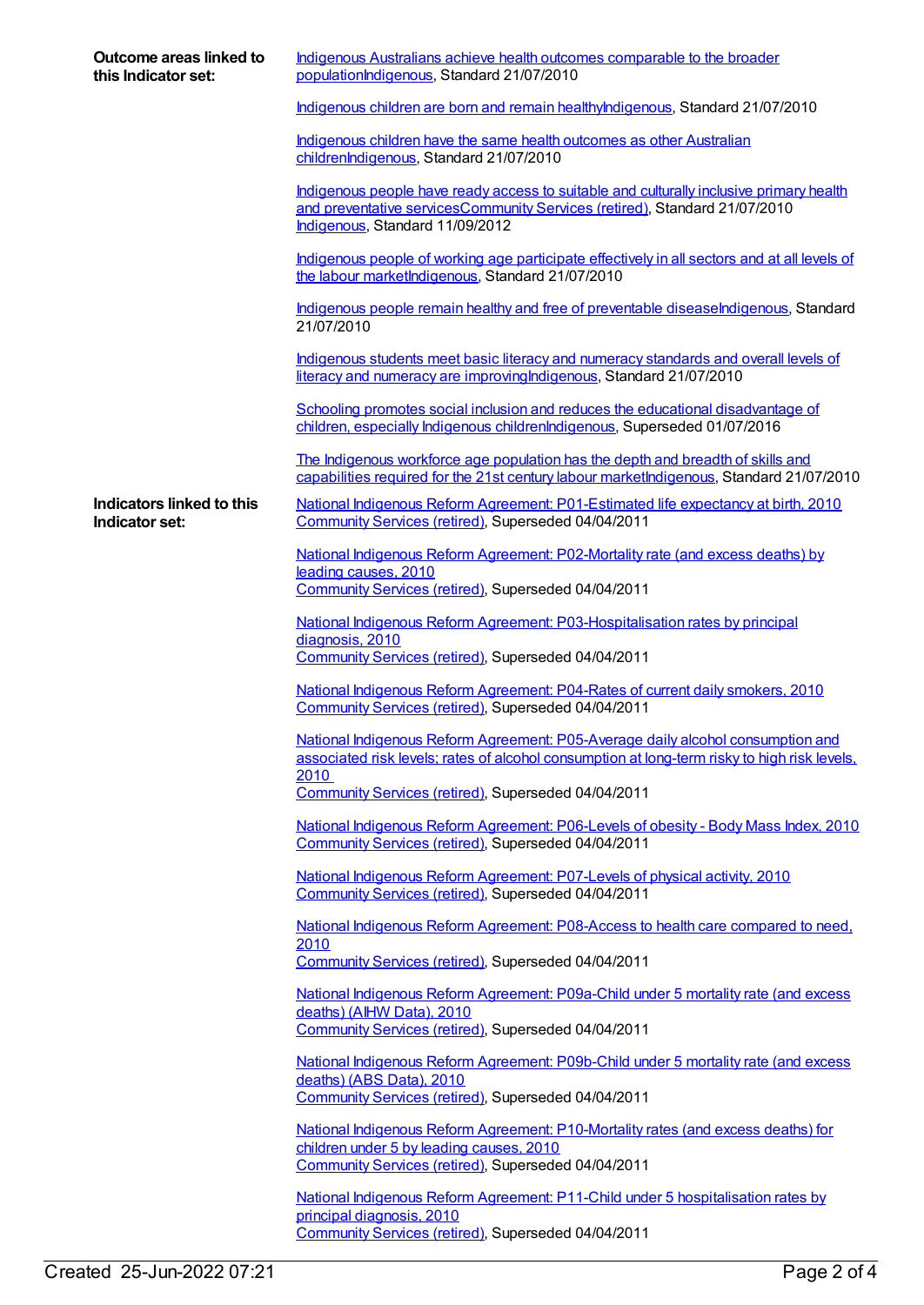National Indigenous Reform Agreement: [P12-Proportion](https://meteor.aihw.gov.au/content/396560) of babies born of low birth weight, 2010 [Community](https://meteor.aihw.gov.au/RegistrationAuthority/1) Services (retired), Superseded 04/04/2011

National Indigenous Reform Agreement: [P13-Tobacco](https://meteor.aihw.gov.au/content/396570) smoking during pregnancy, 2010 [Community](https://meteor.aihw.gov.au/RegistrationAuthority/1) Services (retired), Superseded 04/04/2011

National Indigenous Reform Agreement: [P14-Antenatal](https://meteor.aihw.gov.au/content/396575) care, 2010 [Community](https://meteor.aihw.gov.au/RegistrationAuthority/1) Services (retired), Superseded 04/04/2011

National Indigenous Reform Agreement: [P15-Percentage](https://meteor.aihw.gov.au/content/396578) of students at or above the national minimum standard in reading, writing and numeracy for years 3,5,7 and 9, 2010 [Community](https://meteor.aihw.gov.au/RegistrationAuthority/1) Services (retired), Superseded 04/04/2011

National Indigenous Reform Agreement: P16-Rates of [participation](https://meteor.aihw.gov.au/content/396594) in NAPLAN reading, writing and numeracy tests - years 3,5,7 and 9, 2010 [Community](https://meteor.aihw.gov.au/RegistrationAuthority/1) Services (retired), Superseded 04/04/2011

National Indigenous Reform Agreement: P17-The proportion of Indigenous children (by geographic location as identified by the Australian Standard Geographic [Classification\),](https://meteor.aihw.gov.au/content/396598) who are enrolled in (and attending, where possible to measure) a preschool program [Community](https://meteor.aihw.gov.au/RegistrationAuthority/1) Services (retired), Superseded 04/04/2011

National Indigenous Reform Agreement: [P18a-Proportion](https://meteor.aihw.gov.au/content/396604) of 20-24 year olds having attained at least a year 12 or equivalent or AQF Certificate II(Census Data), 2010 [Community](https://meteor.aihw.gov.au/RegistrationAuthority/1) Services (retired), Superseded 04/04/2011

National Indigenous Reform Agreement: [P18b-Proportion](https://meteor.aihw.gov.au/content/396896) of 20-24 year olds having attained at least a year 12 or equivalent or AQF Certificate II(Survey Data), 2010 [Community](https://meteor.aihw.gov.au/RegistrationAuthority/1) Services (retired), Superseded 04/04/2011

National Indigenous Reform Agreement: [P19-Apparent](https://meteor.aihw.gov.au/content/396609) rention rates from 7-8 to year 10 and year 12, 2010 [Community](https://meteor.aihw.gov.au/RegistrationAuthority/1) Services (retired), Superseded 04/04/2011

National Indigenous Reform Agreement: [P20-Attendance](https://meteor.aihw.gov.au/content/396617) rates year 1 to year 10, 2010 [Community](https://meteor.aihw.gov.au/RegistrationAuthority/1) Services (retired), Superseded 04/04/2011

National Indigenous Reform Agreement: [P21a-Employment](https://meteor.aihw.gov.au/content/396621) to population ratio, for the working age population (15-64 years) (Census Data), 2010 [Community](https://meteor.aihw.gov.au/RegistrationAuthority/1) Services (retired), Superseded 04/04/2011

National Indigenous Reform Agreement: [P21b-Employment](https://meteor.aihw.gov.au/content/396902) to population ratio, for the working age population (15-64 years) (Survey Data), 2010 [Community](https://meteor.aihw.gov.au/RegistrationAuthority/1) Services (retired), Superseded 04/04/2011

National Indigenous Reform Agreement: [P22a-Unemployment](https://meteor.aihw.gov.au/content/396630) rate (Census Data), 2010 [Community](https://meteor.aihw.gov.au/RegistrationAuthority/1) Services (retired), Superseded 04/04/2011

National Indigenous Reform Agreement: [P22b-Unemployment](https://meteor.aihw.gov.au/content/396905) rate (Survey Data), 2010 [Community](https://meteor.aihw.gov.au/RegistrationAuthority/1) Services (retired), Superseded 04/04/2011

National Indigenous Reform Agreement: [P23a-Labour](https://meteor.aihw.gov.au/content/396632) force participation rate (Census Data), 2010

[Community](https://meteor.aihw.gov.au/RegistrationAuthority/1) Services (retired), Superseded 04/04/2011

National Indigenous Reform Agreement: [P23b-Labour](https://meteor.aihw.gov.au/content/396912) force participation rate (Survey Data), 2010 [Community](https://meteor.aihw.gov.au/RegistrationAuthority/1) Services (retired), Superseded 04/04/2011

National Indigenous Reform [Agreement:](https://meteor.aihw.gov.au/content/396637) P24-CDEP participants and off-CDEP job placement, 2010 [Community](https://meteor.aihw.gov.au/RegistrationAuthority/1) Services (retired), Superseded 04/04/2011

National Indigenous Reform Agreement: [P25-3-month](https://meteor.aihw.gov.au/content/396640) employment outcomes (postprogram monitoring), 2010 [Community](https://meteor.aihw.gov.au/RegistrationAuthority/1) Services (retired), Superseded 04/04/2011

National Indigenous Reform Agreement: [P26a-Proportion](https://meteor.aihw.gov.au/content/396647) of Indigenous 18-24 year olds engaged in full-time employment, education or training at or above Certificate III(Census Data), 2010